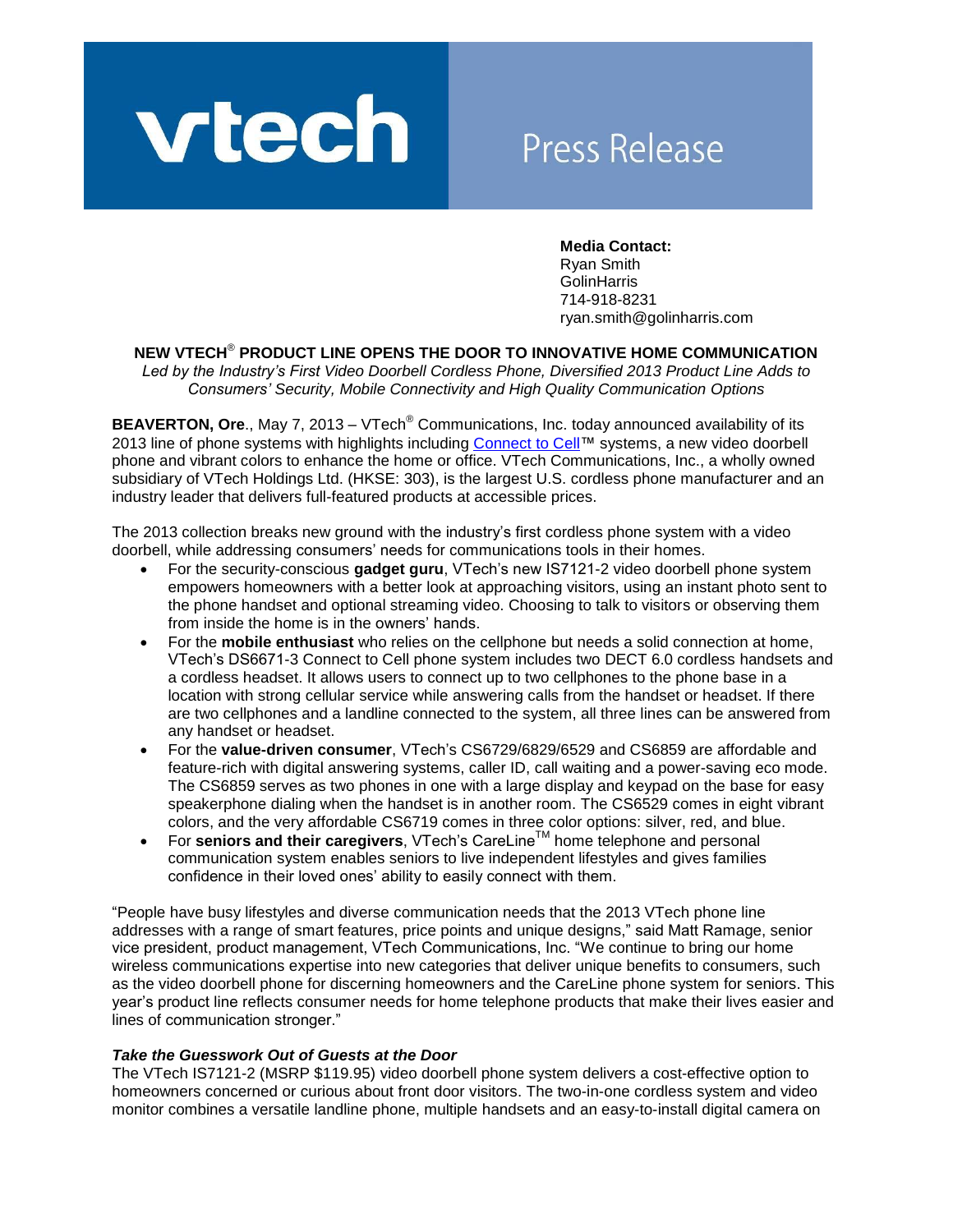the doorbell. When an individual rings the doorbell, a photo is instantly and discreetly taken and sent to each phone handset. A homeowner can then choose to enable the microphone to speak to the front door visitor or just stream video for further observation before answering the front door. Priced competitively against other video doorbell solutions, the system includes two handsets that each have a 1.8 inch color LCD screen and DECT 6.0 technology.

### *New Connect to Cell Options*

VTech's DS6671-3 Connect to Cell (MSRP \$99.95) two handset and headset system provides consumers a high-quality and reliable call experience by taking advantage of a zone in the house with the best cellular coverage, with or without a landline. Through a simple Bluetooth<sup>®</sup> pairing process for up to two cellphones, this Connect to Cell phone system provides better sound quality and clarity. When placed outside the dreaded "dead spot," it can result in fewer dropped or missed calls. With the new DECT 6.0 cordless headset, the DS6671 adds extra hands-free mobility throughout the home while the cellphone remains connected and charging.

Multiple people can take advantage of the Connect to Cell system at the same time. All three lines – the home phone and two cellphones – can be on separate calls simultaneously. Since the Connect to Cell system can expand to 12 handsets and headsets (only two connections can be headsets), it's the ultimate multi-room, multi-user tool for multiple conversations.

Additional Connect to Cell two handset models DS6511-2 (MSRP: \$49.95) and DS6521-2 (MSRP: \$59.95) are priced competitively and enhance the cellphone experience in the home, and are a great option for those without a landline. Both models connect with up to two cellphones and store up to 200 cellphone directory entries, so mobile calls are accessible from the comfort of a cordless handset. Users can add up to five handsets on both models, effectively ending the mad dash to find the cellphone, because the call can be answered from any of the handsets. An added benefit for those consumers who like a central home answering machine for landline calls, the DS6521-2 adds a digital answering system with up to 14 minutes of recording time.

## *Phones That Are Smart and Add Value*

VTech brings innovative and affordable features to consumers with several phone system series. The CS6859 (MSRP \$39.95) provides high-quality audio and functionality to the home or office with a new full duplex handset and base speakerphone that allows both callers to speak – and be heard – at the same time for more natural conversations. With a display and keypad in the base, this phone system allows the base to serve as a phone itself, providing a second option for calls if the handset is out of reach. Expandable up to five handsets (using CS6709), this phone system also provides intercom and conference call capabilities.

The CS6729/CS6829 (MSRP \$29.95) both blend form and function by offering full duplex handset speakerphones at a highly competitive price. The CS6829 offers a unique design and a full duplex handset speakerphone. Both phone systems offer a range of useful features, including digital answering systems with up to 14 minutes of recording time, caller ID and call waiting, eco mode, a 50-name and number phonebook directory, caller ID history and silent mode ringer control.

Adding more design and color to compliment any home décor, the CS6529 (MSRP \$29.95), which is sold exclusively at Target, comes in six colors – silver, red, blue, green, pink, and pearl white – with a standard handset speakerphone and an answering system. The CS6719 (MSRP \$19.95) comes in three color options: silver, red, and blue, without an answering system.

## *Supporting Senior Independence and Connections*

Seniors are empowered to maintain active lifestyles and close relationships with VTech's three-piece CareLine home telephone and personal communication system, SN6197 (MSRP: \$119.95) that includes a corded phone base, cordless handset and wearable pendent. The easy-to-use home phone system was designed with experts in aging and technology to answer seniors' daily communications needs and support hearing, dexterity or vision challenges. Features include large displays, photo speed dial,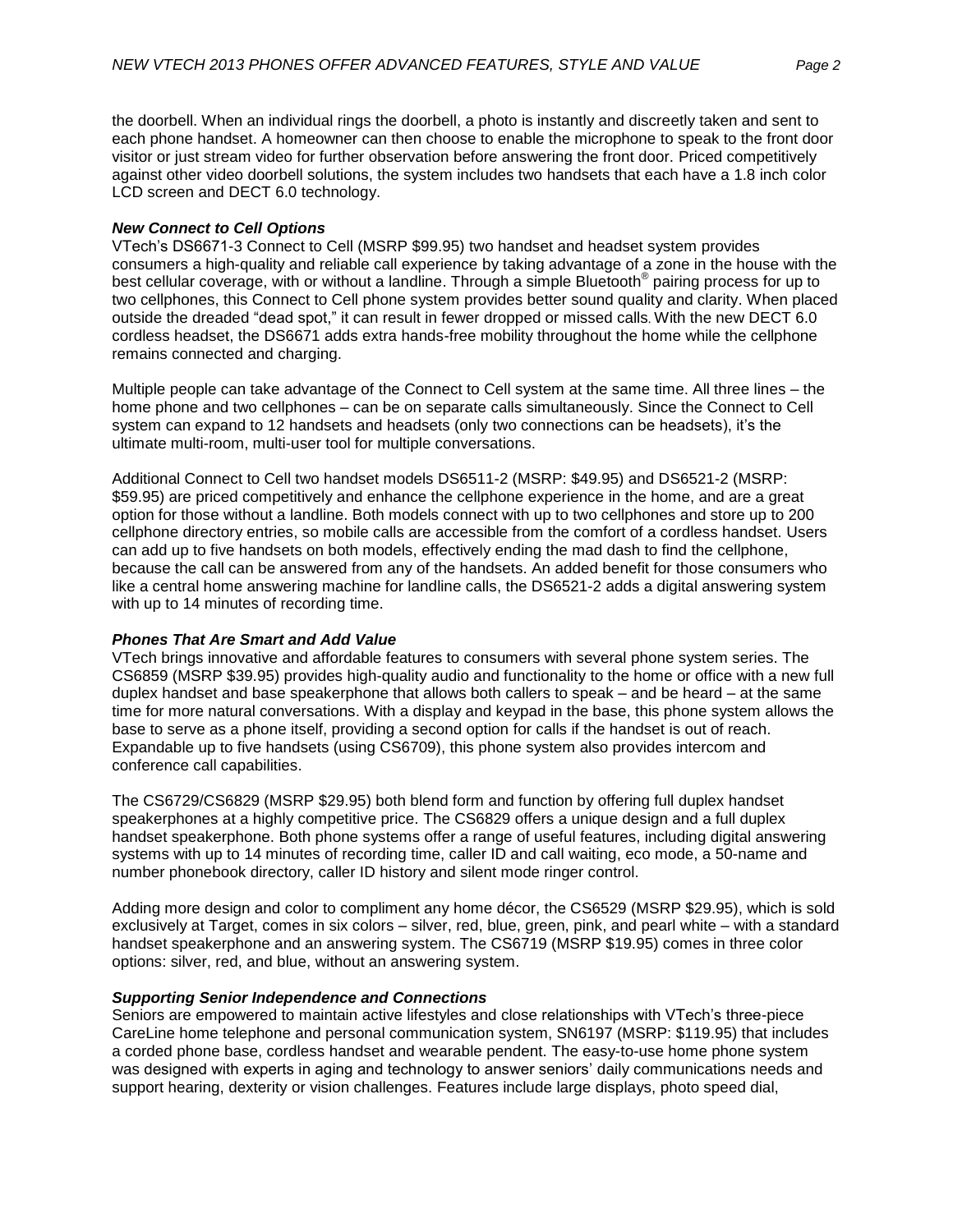reminder capabilities, volume boost and a wearable pendant with one-button dialing that directly calls those pre-selected people who seniors communicate with most or for emergencies.

In addition to the three-piece bundle, the CareLine home telephone and personal communication system also comes in a variety of configurations that allows customers the ability to pick the system that fits their style and comfort:

- The SN1197 (MSRP: \$89.95) features the complete corded base unit with photo speed dial along with the wearable pendent.
- The SN6187 (MSRP: \$79.95) features a cordless phone base with the wearable pendant.

To find the best phone to fit any household or home office need, please visit VTech's best sellers and [latest deals](http://www.vtechphones.com/vtechphones/index.cfm/deals/) at [www.vtechphones.com.](http://www.vtechphones.com/) Also, find VTech phones on [Facebook,](http://www.facebook.com/VTechPhones) [Google+](https://plus.google.com/108494731487175822014/about) and [Twitter.](http://twitter.com/vtech411)

Additional 2013 VTech product highlights and retail availability are as follows:

## *VTech Video Doorbell Phone IS7121-2*

- DECT 6.0 technology
- Two-handset audio and video doorbell answering system
- Video camera on doorbell takes a snapshot or streams video
- 1.8-inch color screen on phone handset displays images
- 100-picture history
- Adjustable night vision and infrared night vision
- Voice Announce<sup>®</sup> Caller ID
- Digital answering system with 14 minutes record time
- Expandable up to 12 devices (uses IS7101 handset or IS741 camera)
- **Available at:** [www.vtechphones.com](http://www.vtechphones.com/) and select Walmart stores
- **MSRP:** \$119.95

#### *VTech Connect to Cell with Headset DS6671-3*

- DECT 6.0 technology
- Two-handset and headset Connect to Cell system
- Virtual multi-line operation with up to two cellular lines and one landline
- Mobile notifications alert Android users of new texts, emails or social media updates on all handsets
- Ringtone share plays the iPhone ringtone on all handsets
- Full duplex speakerphones
- Ability to download and store up to 2,000 cellular directory entries into this cordless system for easy access
- Eco mode power-conserving technology
- Quiet mode to disable ringers for fewer interruptions
- Expandable to 12 handsets (uses DS6601)
- Digital answering system: ITAD accessible from handset, 14 minutes record time
- **Available at:** [www.vtechphones.com,](http://www.vtechphones.com/) Best Buy and Staples
- **MSRP:** \$99.95

#### *VTech Connect to Cell with Answering Machine DS6521-2*

- DECT 6.0 technology
- Two-handset Connect to Cell system
- Enjoy virtual multi-line operation with up to two cellular lines and one landline
- Ability to download and store up to 200 cellular directory entries into this cordless system for easy access
- Eco mode power-conserving technology
- Quiet mode to disable ringers for fewer interruptions
- Expandable with up to five handsets (uses DS6501)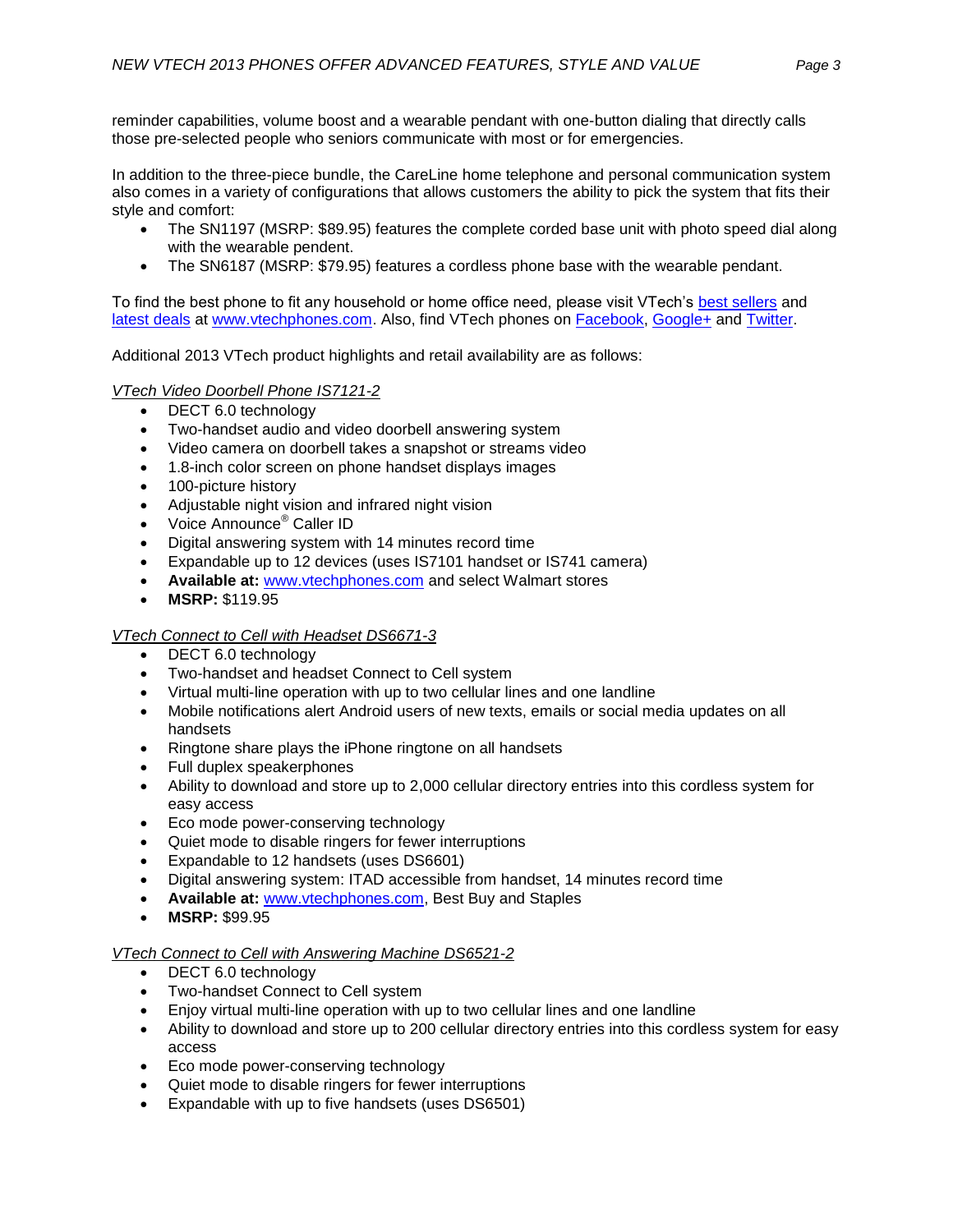- Digital answering system: ITAD accessible from handset, 14 minutes record time
- **Available at:** [www.vtechphones.com,](http://www.vtechphones.com/) RadioShack, Target and OfficeMax
- **MSRP:** \$59.95

## *VTech Connect to Cell DS6511-2*

- DECT 6.0 technology
- Two-handset Connect to Cell system
- Enjoy virtual multi-line operation with up to two cellular lines and one landline
- Ability to download and store up to 200 cellular directory entries into this cordless system for easy access
- Eco mode power-conserving technology
- Quiet mode to disable ringers for fewer interruptions
- Expandable to five handsets (uses DS6501)
- **Available at:** [www.vtechphones.com,](http://www.vtechphones.com/) Best Buy and Walmart
- **MSRP:** \$49.95

## *VTech Color Phone with Speakerphone CS6729*

- DECT 6.0 technology
- Full duplex handset speakerphone
- Digital answering system with 14 minutes record time
- Expandable up to five devices (uses CS6709)
- 50-name and number phonebook
- 50-name and number caller ID memory
- Eco mode power-conserving technology
- Quiet mode to disable ringers for fewer interruptions
- **Available at**: [www.vtechphones.com](http://www.vtechphones.com/) and Best Buy
- **MSRP:** \$29.95, also available in two handset (CS6729-2 MSRP: \$44.95) and three handset (CS6729-3 MSRP: \$59.95) configurations at Staples, Best Buy, Office Depot and OfficeMax.
- **Available at Walmart:** CS6829 (MSRP: \$29.95) with the full duplex handset speakerphone and available in silver color. Also available in two-handset CS6829-2 (MSRP: \$44.95) and threehandset CS6829-3 (MSRP: \$59.95) configurations.
- **Available at Target:** CS6519 without answering system (MSRP: \$19.95) **and** CS6529 with answering system (MSRP: \$29.95) includes a standard handset speakerphone and available in six fun colors – silver, red, blue, green, pink, and pearl white.
- **Available at Best Buy, RadioShack, Walmart, Target, Kmart, Sears and Staples:** CS6719 (MSRP: \$19.95) without an answering system and available in silver, red, and blue. It is also available with an extra handset, CS6719-2 (MSRP \$34.95) in silver.

## *VTech Dial-in Base Phone CS6859*

- DECT 6.0 technology
- Full duplex handset and base speakerphone
- 50-name and number phonebook
- 50-name and number caller ID memory
- Intercom and conference call capabilities
- Dual caller ID/call waiting
- Digital answering system with 14 minutes record time
- Expandable up to five devices (uses CS6709)
- Eco mode power-conserving technology
- Quiet mode to disable ringers for fewer interruptions
- **Available at**: [www.vtechphones.com](http://www.vtechphones.com/) and Walmart
- **MSRP:** \$39.95